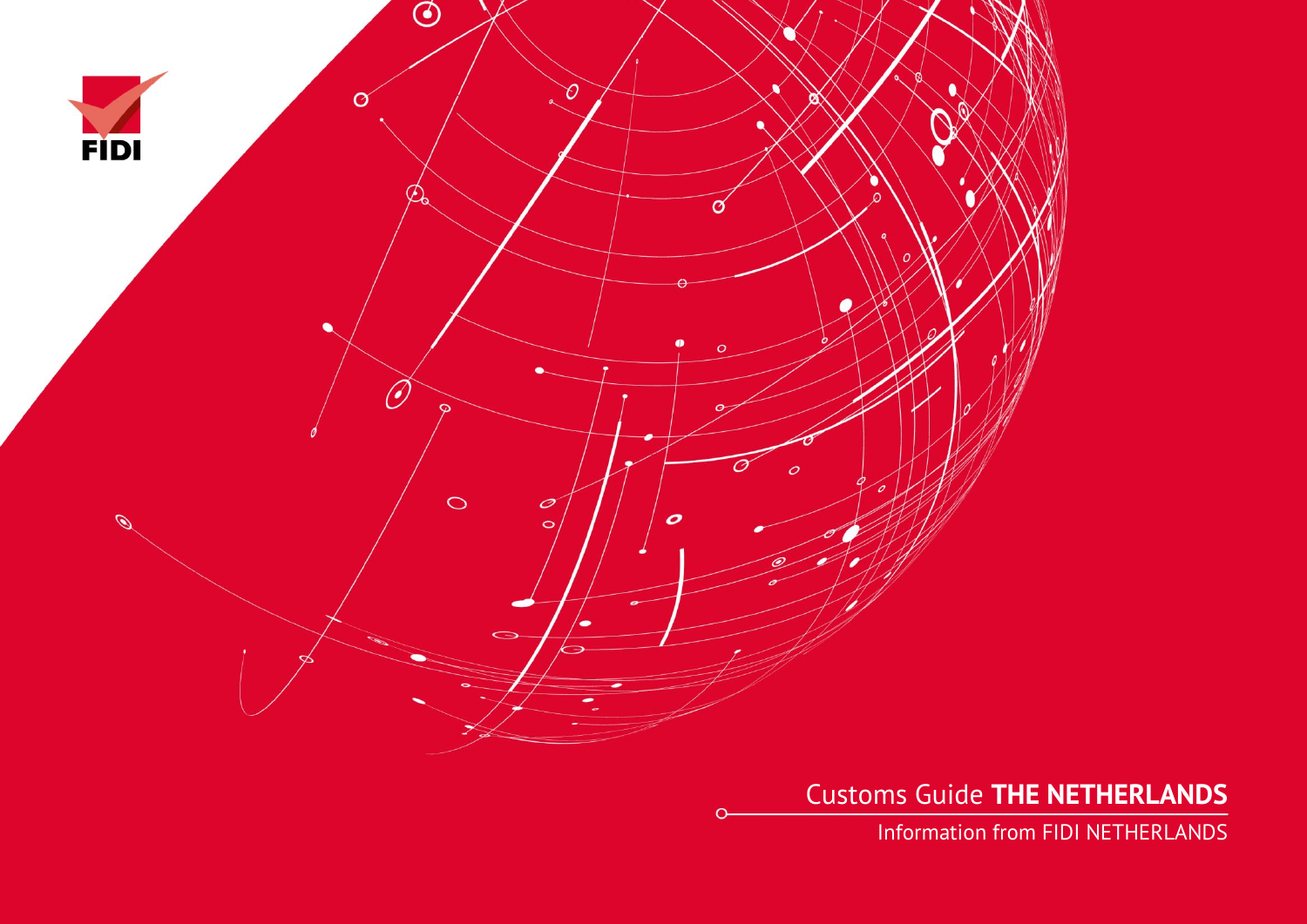## **Customs guide** THE NETHERLANDS

## **The global quality standard for international moving.**

The FAIM label is your global assurance for a smooth, safe and comprehensive relocation process.





| <b>GOODS</b>         | <b>DOCUMENTS REQUIRED</b>                                                                                                                                                                                                                                                                                                                                                                                                                                                                                                                                                                                                                                                                                                                                                                                                                                                                                                                                                   | <b>CUSTOMS PRESCRIPTIONS</b>                                                                                                                                                                                                                                                                                                                                                                                                                                                                                                                                                                                                                                                                                                                          | <b>REMARKS</b>                                                                                                                                                                                                                                                                                                                                                                                                                                               |
|----------------------|-----------------------------------------------------------------------------------------------------------------------------------------------------------------------------------------------------------------------------------------------------------------------------------------------------------------------------------------------------------------------------------------------------------------------------------------------------------------------------------------------------------------------------------------------------------------------------------------------------------------------------------------------------------------------------------------------------------------------------------------------------------------------------------------------------------------------------------------------------------------------------------------------------------------------------------------------------------------------------|-------------------------------------------------------------------------------------------------------------------------------------------------------------------------------------------------------------------------------------------------------------------------------------------------------------------------------------------------------------------------------------------------------------------------------------------------------------------------------------------------------------------------------------------------------------------------------------------------------------------------------------------------------------------------------------------------------------------------------------------------------|--------------------------------------------------------------------------------------------------------------------------------------------------------------------------------------------------------------------------------------------------------------------------------------------------------------------------------------------------------------------------------------------------------------------------------------------------------------|
| <b>Removal goods</b> | • For customs clearance of personal<br>belongings, the following documents are<br>required:<br>• Clear copy of the shipper's passport.<br>• List of items which the client will take to<br>the Netherlands (inventory list)<br>• Copy of the registration at town/city hall<br>where the shipper will live (this<br>document has to mention the country the<br>shipper is moving from).<br>• When client does not have his town/city<br>hall registration yet, client may also<br>submit a proof of deregistration from the<br>country of origin. Please also supply one<br>of the following documents:<br>" Copy of a work contract or declaration<br>from the employer confirming the<br>period of working for them abroad and<br>the fact that the client will now be<br>working for them in the Netherlands<br>as from (date), OR<br>Copy of a rental agreement or<br>purchase contract of the residence in<br>the Netherlands. This may not be older<br>than 6 months. | • Duty free entry, provided :<br>• You lived outside the European Union for<br>at least 12 months prior to leaving the<br>country of departure and you will be<br>living in the Netherlands.<br>• You are transporting household goods<br>belonging to your residence.<br>• You have owned and used your personal<br>belongings for at least 6 month prior to<br>your removal to the Netherlands.<br>• You are importing your personal<br>belongings within 12 months after your<br>date of arrival in the Netherlands.<br>• You will be using your personal<br>belongings again and will not lend or<br>rent them out, pawn or sell them for a<br>period of 12 months after customs<br>cleared your personal belongings to enter<br>the Netherlands. | • All containers arriving in the Port of<br>Rotterdam with an excessive concentration<br>of gas will be taken out from the logistic<br>transport chain (Methyl bromide is mostly<br>used toxic gas). According to the Ministry<br>one may expect delays running up to several<br>months before a fumigated container will be<br>released to the consignee. Obviously high<br>costs will be involved if a container has an<br>excessive concentration of gas. |
| Diplomats removals   | Diplomatic passport.                                                                                                                                                                                                                                                                                                                                                                                                                                                                                                                                                                                                                                                                                                                                                                                                                                                                                                                                                        | • Duty free entry, provided that:<br>• Not having the Dutch nationality.<br>• Not permanently resident in the<br>Netherlands.                                                                                                                                                                                                                                                                                                                                                                                                                                                                                                                                                                                                                         |                                                                                                                                                                                                                                                                                                                                                                                                                                                              |

All rights reserved. This publication may not be reproduced in any form without the permission of the FIDI Global Alliance. The FIDI Global Alliance cannot take responsibility for the contents of this publication. It is recommended to verify this information with a FIDI Affiliate prior to shipping. This document is produced based on the information supplied at the mentioned date.

Last updated on 13/11/2017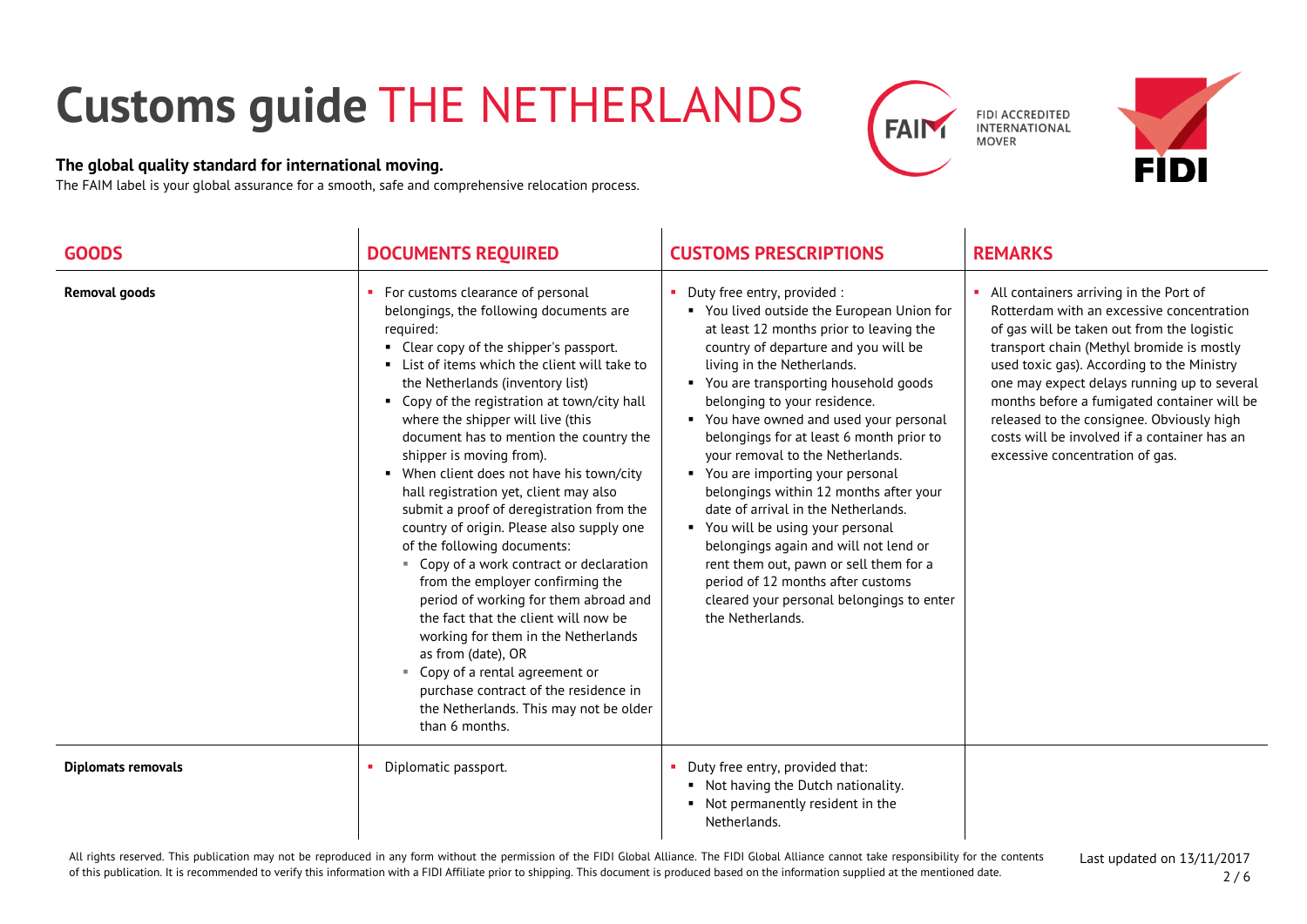| <b>GOODS</b>                         | <b>DOCUMENTS REQUIRED</b>                                                                                                                                                                                                                                                                                                                                                                                                                                                                                                        | <b>CUSTOMS PRESCRIPTIONS</b>                                                                                                                                                                                                                                                                     | <b>REMARKS</b>                                                    |
|--------------------------------------|----------------------------------------------------------------------------------------------------------------------------------------------------------------------------------------------------------------------------------------------------------------------------------------------------------------------------------------------------------------------------------------------------------------------------------------------------------------------------------------------------------------------------------|--------------------------------------------------------------------------------------------------------------------------------------------------------------------------------------------------------------------------------------------------------------------------------------------------|-------------------------------------------------------------------|
|                                      |                                                                                                                                                                                                                                                                                                                                                                                                                                                                                                                                  | • Since the start of the employment in the<br>Netherlands have passed more than ten<br>years (only for administrative technical<br>and service staff).<br>Import of alcohol and cigarettes are allowed<br>but limited, according to measurements<br>made out by the Ministry of Foreign affairs. |                                                                   |
| <b>Wedding trousseaux</b>            | Inventory in 2 copies.<br><b>COL</b><br>Marriage certificate.<br>Certificate of residence.<br>×.<br>Exemption of duties form.                                                                                                                                                                                                                                                                                                                                                                                                    | • Duty free entry.                                                                                                                                                                                                                                                                               |                                                                   |
| <b>Inheritance</b>                   | • Application for exemption for inheritance.<br>• Copy of passport of applicant.<br>Registration of residence at town hall.<br>2 signed inventory lists.<br>• Notary Statement stating:<br>• that the goods are originating from an<br>inheritance,<br>• the date when the testator was deceased,<br>• the date when the goods where acquired<br>by the applicant.<br>• If there is a motor vehicle or other vehicle<br>involved, additional required documents:<br>• License registration.<br>• Purchase or ownership document. | • Duty free entry.                                                                                                                                                                                                                                                                               |                                                                   |
| New furniture and household articles | • Invoice.                                                                                                                                                                                                                                                                                                                                                                                                                                                                                                                       | • Subject to payment of duties.                                                                                                                                                                                                                                                                  |                                                                   |
| <b>Works of art, Antiques</b>        |                                                                                                                                                                                                                                                                                                                                                                                                                                                                                                                                  | No documents required, if part of the<br>household effects.                                                                                                                                                                                                                                      |                                                                   |
| Electrical & household appliances    | Same as above.                                                                                                                                                                                                                                                                                                                                                                                                                                                                                                                   |                                                                                                                                                                                                                                                                                                  | Brand and fabrication number to be<br>mentioned on the inventory. |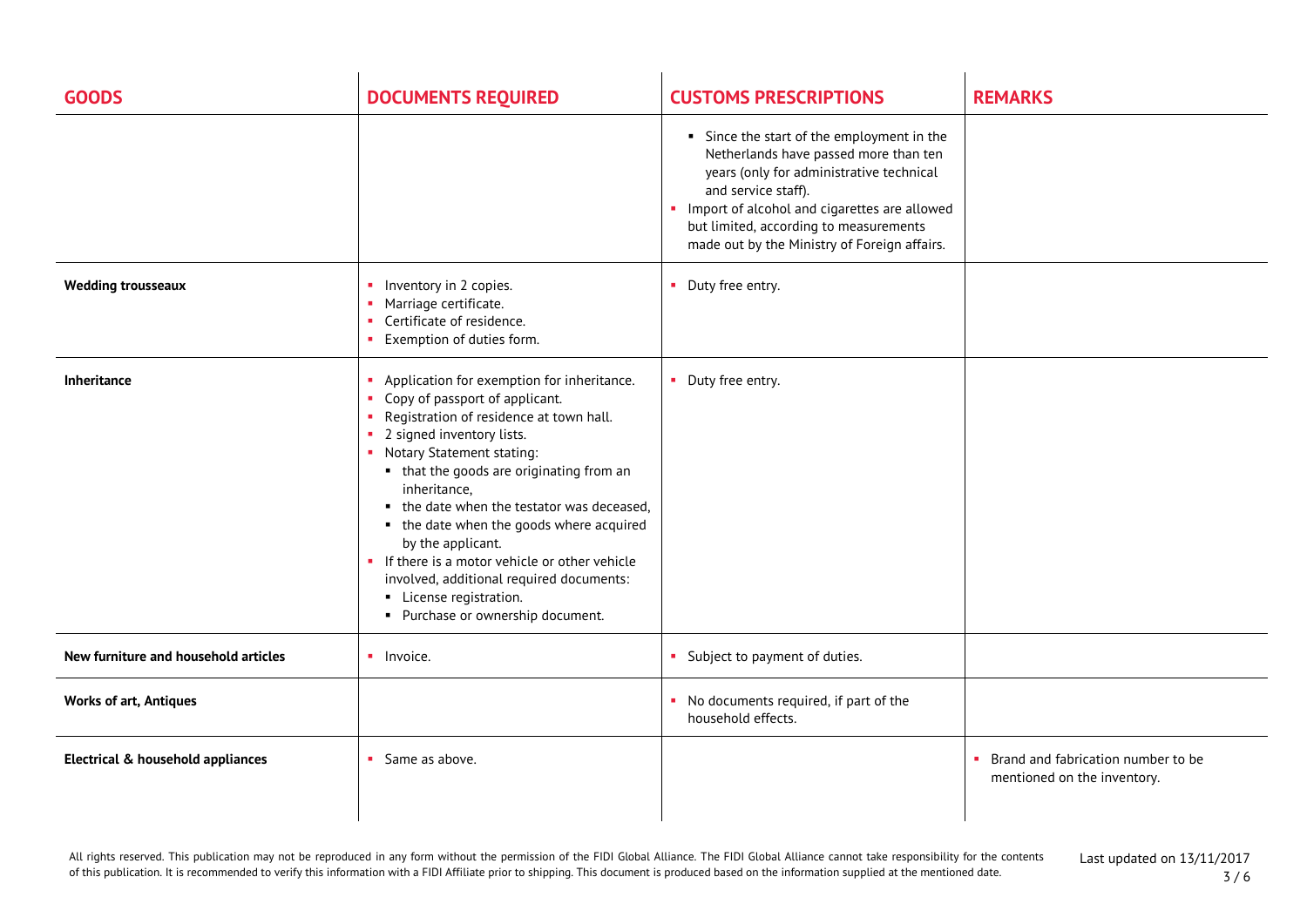| <b>GOODS</b>                              | <b>DOCUMENTS REQUIRED</b>                                                                                                                                       | <b>CUSTOMS PRESCRIPTIONS</b>                                                                                                                                                                                                                    | <b>REMARKS</b> |
|-------------------------------------------|-----------------------------------------------------------------------------------------------------------------------------------------------------------------|-------------------------------------------------------------------------------------------------------------------------------------------------------------------------------------------------------------------------------------------------|----------------|
| <b>Motor vehicles</b>                     | Invoice or property justification.<br>Registration card.<br>×.<br>• Certificate of residence.<br>• Copy foreign insurance certificate or proof of<br>insurance. | In order to import a car or motorcycle free of<br>any duties/taxes, you should have owned<br>and used it for at least 6 months prior to<br>shipping out. Moreover, you should have<br>resided outside the Netherlands for at least<br>one year. |                |
| Other vehicles (bicycles, water vehicles) | $\blacksquare$ Invoice.<br>Registration card.<br>×.<br>• Certificate of residence.                                                                              |                                                                                                                                                                                                                                                 |                |
| Machines, appliances, spare parts         | • Invoice.                                                                                                                                                      | • Subject to payment of duties.                                                                                                                                                                                                                 |                |
| Presents, souvenirs                       |                                                                                                                                                                 | • No documents required, if part of the<br>household effects.                                                                                                                                                                                   |                |
| Wine & alcohol                            | • Detailed valued list.                                                                                                                                         | Subject to payment of duties and taxes.<br>• For diplomats, see under section 'Diplomats'.                                                                                                                                                      |                |
| Food                                      |                                                                                                                                                                 | • Not allowed.                                                                                                                                                                                                                                  |                |
| Arms, ammunition, dangerous objects       | Permits issued by Customs and<br>×.<br>authorisations of the Police authorities.                                                                                |                                                                                                                                                                                                                                                 |                |
| <b>Sport articles</b>                     |                                                                                                                                                                 | • No document required, if part of the<br>household effects.                                                                                                                                                                                    |                |
| Medicine, narcotics & drugs               |                                                                                                                                                                 | • No document required, if part of the<br>household effects and prescribed by a<br>doctor.<br>Otherwise forbidden.                                                                                                                              |                |
| Precious metal objects (jewellery, coins) |                                                                                                                                                                 | • No document required, if part of the<br>household effects.                                                                                                                                                                                    |                |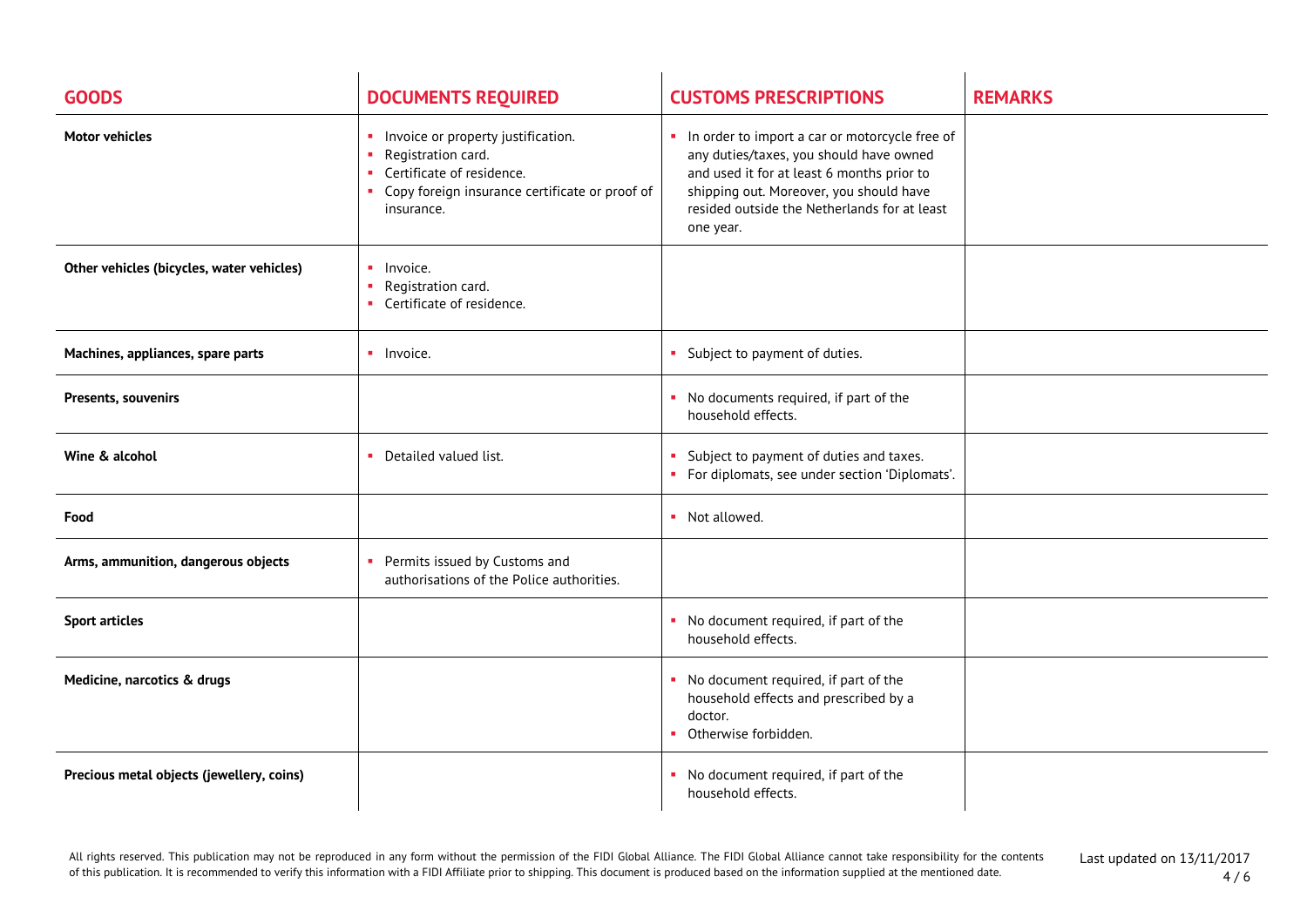| <b>GOODS</b>               | <b>DOCUMENTS REQUIRED</b>            | <b>CUSTOMS PRESCRIPTIONS</b> | <b>REMARKS</b>                                                                         |
|----------------------------|--------------------------------------|------------------------------|----------------------------------------------------------------------------------------|
| Carpets                    |                                      | Same as above.               |                                                                                        |
| <b>Plants</b>              | Phytosanitary certificate.           |                              |                                                                                        |
| Cats, dogs & other animals | Health and vaccination certificates. |                              | Always contact your destination agent in the<br>Netherlands prior to shipping animals. |